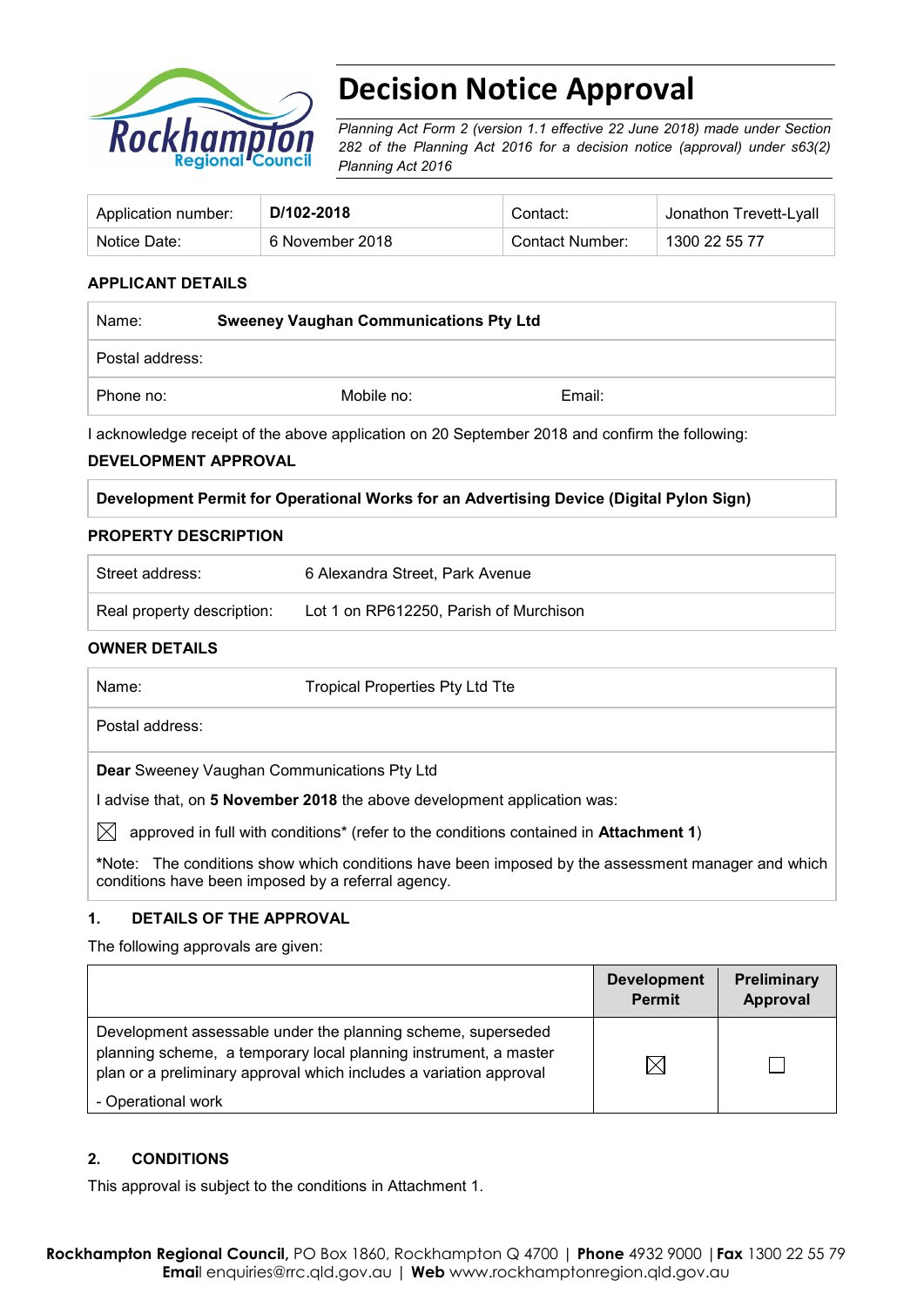#### **3. FURTHER DEVELOPMENT PERMITS REQUIRED**

Please be advised that the following development permits are required to be obtained before the development can be carried out:

| Type of development permit required | Subject of the required development permit |
|-------------------------------------|--------------------------------------------|
| Building Works                      |                                            |

#### **4. REFERRAL AGENCIES NIL**

The following Referral Agencies were activated by this application.

### **5. THE APPROVED PLANS**

#### **The approved development must be completed and maintained generally in accordance with the approved drawings and documents:**

| <b>Plan/Document Name</b> | Prepared by    | Date              | Reference No. | Version/Issue |
|---------------------------|----------------|-------------------|---------------|---------------|
| Proposed Pylon Location   | <b>InkSpin</b> | 17 September 2018 | Page 1 of 2   | -6            |
| Proposed Pylon Location   | <b>InkSpin</b> | 17 September 2018 | Page 2 of 2   | -6            |

#### **6. CURRENCY PERIOD FOR THE APPROVAL (s.85 of the** *Planning Act***)**

The standard currency periods stated in section 85 of *Planning Act 2016* apply to each aspect of development in this approval, if not stated in the conditions of approval attached.

## **7. STATEMENT OF REASONS**

| <b>Description of the</b><br>development           | The proposed development is for Operational Works for an Advertising<br>Device (Digital Pylon Sign)                                                                                                                                                                                                                                                             |                                                                                                                                                                  |  |  |
|----------------------------------------------------|-----------------------------------------------------------------------------------------------------------------------------------------------------------------------------------------------------------------------------------------------------------------------------------------------------------------------------------------------------------------|------------------------------------------------------------------------------------------------------------------------------------------------------------------|--|--|
| <b>Reasons for Decision</b>                        | The proposed use does not compromise the strategic framework in the<br>a)<br>Rockhampton Region Planning Scheme 2015;                                                                                                                                                                                                                                           |                                                                                                                                                                  |  |  |
|                                                    | Assessment of the development against the relevant zone purpose,<br>b)<br>planning scheme codes and planning scheme policies demonstrates<br>that the proposed development will not cause significant adverse<br>impacts on the surrounding natural environment, built environment and<br>infrastructure, community facilities, or local character and amenity; |                                                                                                                                                                  |  |  |
|                                                    | C)<br>Planning Policy; and                                                                                                                                                                                                                                                                                                                                      | The proposed development does not compromise the relevant State                                                                                                  |  |  |
|                                                    | On balance, the application should be approved because the<br>d)<br>circumstances favour Council exercising its discretion to approve the<br>application even though the development does not comply with an<br>aspect of the assessment benchmarks.                                                                                                            |                                                                                                                                                                  |  |  |
| <b>Assessment</b><br><b>Benchmarks</b>             | benchmarks:                                                                                                                                                                                                                                                                                                                                                     | The proposed development was assessed against the following assessment                                                                                           |  |  |
|                                                    | Advertising Devices Code.                                                                                                                                                                                                                                                                                                                                       |                                                                                                                                                                  |  |  |
| <b>Compliance with</b><br>assessment<br>benchmarks | The development was assessed against all of the assessment benchmarks<br>listed above and complies with all of these with the exception listed below.                                                                                                                                                                                                           |                                                                                                                                                                  |  |  |
|                                                    | <b>Assessment</b><br><b>Benchmark</b>                                                                                                                                                                                                                                                                                                                           | Reasons for the approval<br>despite<br>non-<br>compliance with benchmark                                                                                         |  |  |
|                                                    | <b>Advertising Devices</b><br>Code                                                                                                                                                                                                                                                                                                                              | The proposed sign will be designed and located to<br>ensure that there is no negative impact on the<br>amenity, character and safety of the surrounding<br>area. |  |  |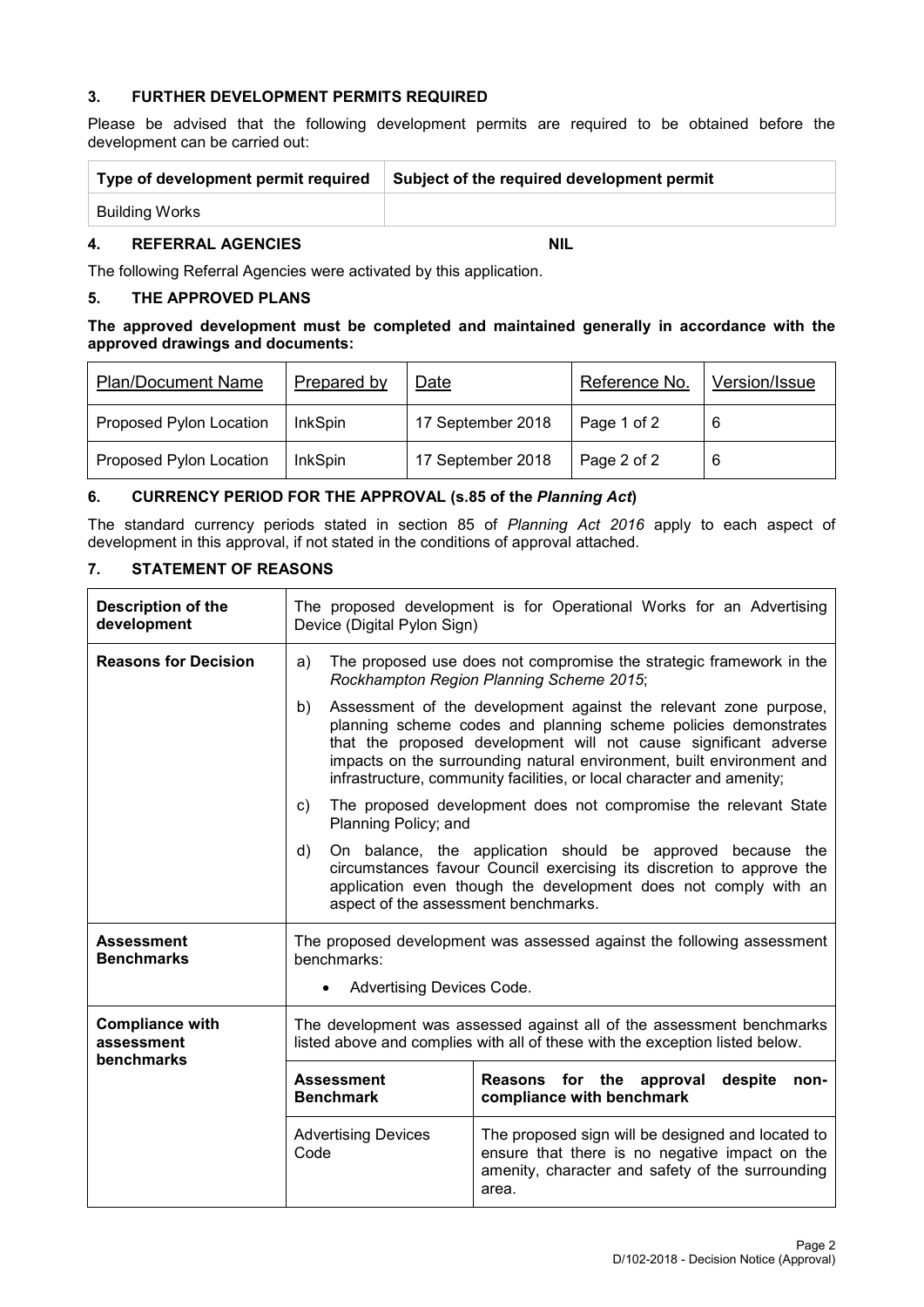| <b>Matters prescribed by</b><br>regulation | $\bullet$<br>$\bullet$ | The State Planning Policy - Part $E_i$<br>The Central Queensland Regional Plan; |
|--------------------------------------------|------------------------|---------------------------------------------------------------------------------|
|                                            | $\bullet$              | The Rockhampton Region Planning Scheme 2015.                                    |
|                                            | $\bullet$              | The common material, being the material submitted with the<br>application.      |

### **8. APPEAL RIGHTS**

The rights of an applicant to appeal to a tribunal or the Planning and Environment Court against a decision about a development application are set out in chapter 6, part 1 of the *Planning Act 2016*. There may also be a right to make an application for a declaration by a tribunal (see chapter 6, part 2 of the *Planning Act 2016).*

#### *Appeal by an applicant*

An applicant for a development application may appeal to the Planning and Environment Court against the following:

- the refusal of all or part of the development application
- a provision of the development approval
- the decision to give a preliminary approval when a development permit was applied for
- a deemed refusal of the development application.

An applicant may also have a right to appeal to the Development tribunal. For more information, see schedule 1 of the *Planning Act 2016*.

The timeframes for starting an appeal in the Planning and Environment Court are set out in section 229 of the *Planning Act 2016*.

**Attachment 2** is an extract from the *Planning Act 2016* that sets out the applicant's appeal rights and the appeal rights of a submitter.

## **9. WHEN THE DEVELOPMENT APPROVAL TAKES EFFECT**

This development approval takes effect:

From the time the decision notice is given  $-$  if there is no submitter and the applicant does not appeal the decision to the court.

Or

When the submitter's appeal period ends  $-$  if there is a submitter and the applicant does not appeal the decision to the court.

Or

Subject to the decision of the court, when the appeal is finally decided  $-$  if an appeal is made to the court.

#### **10. ASSESSMENT MANAGER**

| <b>Philip Benfield</b><br>Name:<br>6 November 2018<br>Signature:<br>Date:<br><b>OPERATIONAL WORKS</b><br><b>ADMINISTRATOR</b> |  |  |  |
|-------------------------------------------------------------------------------------------------------------------------------|--|--|--|
|-------------------------------------------------------------------------------------------------------------------------------|--|--|--|

## **Attachment 1 – Conditions of the approval**

*Part 1* **–** *Conditions imposed by the assessment manager [Note: where a condition is imposed about infrastructure under Chapter 4 of the Planning Act 2016, the relevant provision of the Act under which this condition was imposed must be specified.]*

#### **Attachment 2—Extract on appeal rights**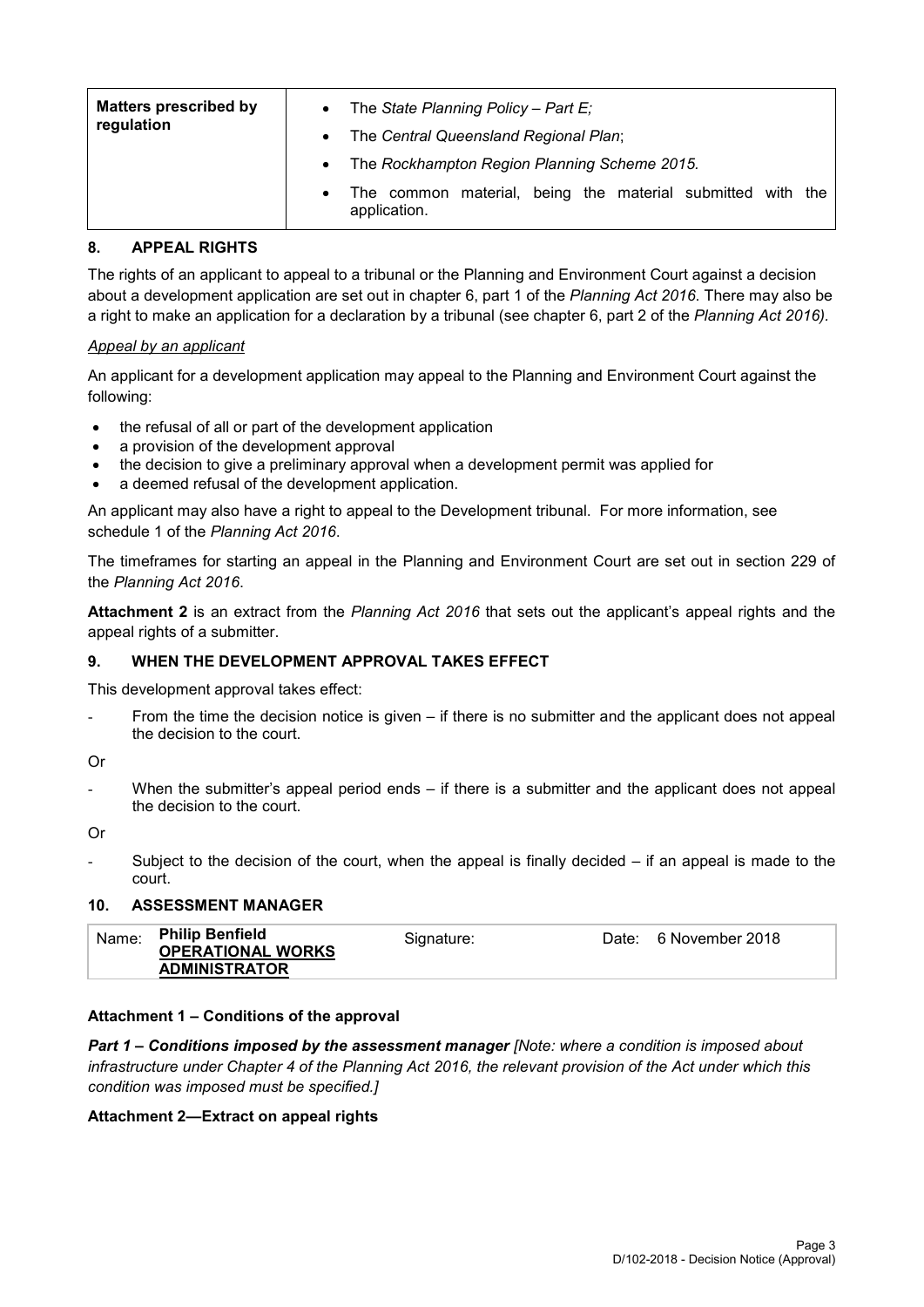

## **Attachment 1 – Part 1 Rockhampton Regional Council Conditions**

*Planning Act 2016*

## 1.0 ADMINISTRATION

1.1. The approved signage must be completed and maintained generally in accordance with the approved drawings and documents, except where amended by the conditions of this permit.

| <b>Plan/Document Name</b> | Prepared by | Date              | Reference No. | Version<br>/Issue |
|---------------------------|-------------|-------------------|---------------|-------------------|
| Proposed Pylon Location   | InkSpin     | 17 September 2018 | Page 1 of 2   | 6                 |
| Proposed Pylon Location   | InkSpin     | 17 September 2018 | Page 2 of 2   | 6                 |

- 1.2. A set of the above approved plans are returned to you as the Consultant. The Consultant is to supply one (1) Approved set to the contractor to be retained on site at all times during construction.
- 1.3. Where there is any conflict between the conditions of this approval and the details shown on the approved plans and documents, the conditions of approval must prevail.
- 1.4. Where conditions require the above plans or documents to be amended, the revised document(s) must be submitted for endorsement by Council prior to the submission of a Development Application for Building Works.
- 1.5. The Developer is responsible for ensuring compliance with this approval and the Conditions of the approval by an employee, agent, contractor or invitee of the Developer.
- 1.6. Where these Conditions refer to "Council" in relation to requiring Council to approve or to be satisfied as to any matter, or conferring on the Council a function, power or discretion, that role of the Council may be fulfilled in whole or in part by a delegate appointed for that purpose by the Council.
- 1.7. All conditions of this approval must be undertaken and completed to the satisfaction of Council, at no cost to Council.
- 1.8. The following further development permits are required prior to the commencement of any works on the site:

1.8.1. Building Works.

- 1.9. Unless otherwise stated, all works must be designed, constructed and maintained in accordance with the relevant Council policies, guidelines and standards.
- 2.0 DIGITAL SCREEN DISPLAY FEATURES
- 2.1. The digital display screen of the Advertising Device must incorporate an automatic error detection system which will turn off the screen display or display a blank screen should the Advertising Device malfunction.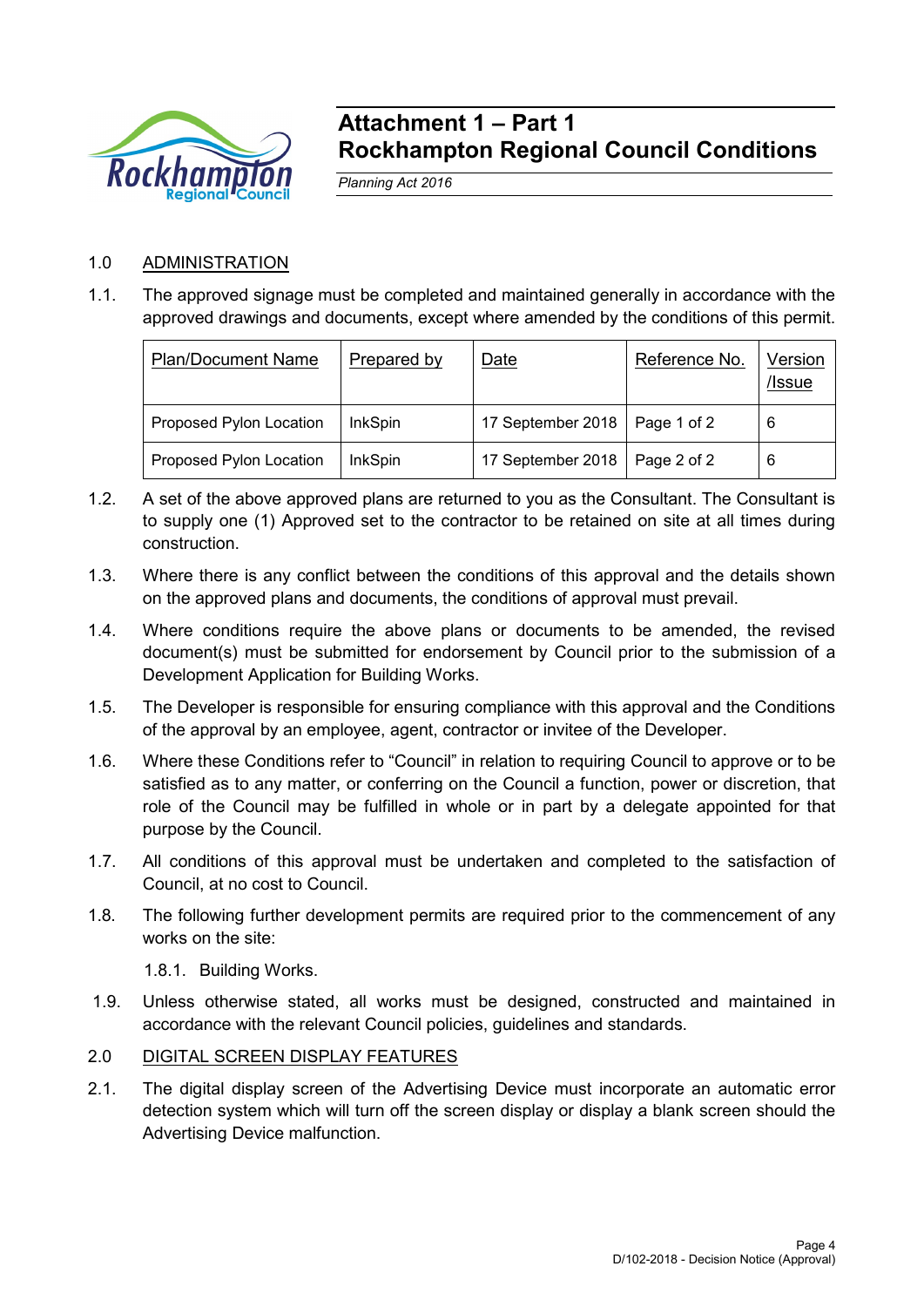- 2.2. The Advertising Device display screen must incorporate a minimum of two (2) automated ambient light sensors capable of supporting a minimum of five (5) levels of stepped dimming to ensure display screen luminance can adjust automatically in response to surrounding ambient light conditions from dark of night to fully sunlit conditions.
- 2.3. Luminance levels of the Advertising Device must not exceed the applicable levels listed in Table 1 below.

| <b>Lighting Condition</b>                     | Zone 1             | Zone 2             | Zone 3             |
|-----------------------------------------------|--------------------|--------------------|--------------------|
| Full Sun on Sign face                         | Maximum<br>Output  | Maximum<br>Output  | Maximum<br>Output  |
| Day Time Luminance                            | 6000-7000<br>cd/m2 | 6000-7000<br>cd/m2 | 6000-7000<br>cd/m2 |
| Morning/Evening/Twilight/inclement<br>weather | 1000 cd/m2         | 700 cd/m2          | 600 cd/m2          |
| Night Time                                    | 500 cd/m2          | 350 cd/m2          | 300 cd/m2          |

Table 1: Luminance levels Advertising Device

Zone 1 very high ambient off street lighting i.e. central city locations

Zone 2 high to medium of street ambient lighting

Zone 3 low levels of off street ambient lighting, i.e. most residential areas, rural areas.

(Table sourced from OMA - Outdoor Media Authority Digital Guideline)

- 2.4. The Advertising Device display screen must provide for in situ control, operation, configuration and diagnosis of the screen display.
- 2.5. Messages must remain static for a minimum dwell time of ten (10) seconds, and are not to scroll across the screen or incorporate flashing, blinking, revolving, pulsating, high contrast or rotating effects animation.
- 2.6. Each change of advertisement is to be completed instantaneously (i.e. within 0.1 of a second).

## 3.0 DIGITAL SCREEN ADVERTISEMENTS AND MOVEMENT

- 3.1. The Advertising Device display screen must not be split to display multiple advertisements on the one display screen.
- 3.2. Advertisements must not display text, photographs or symbols depicting, mimicking or that could be reasonably interpreted as a traffic control device.
- 3.3. Advertisements must not invite traffic to move contrary to any traffic control device, or turn where there is fast moving traffic.
- 3.4. Advertisements must only promote a single, self-contained advertising message that is clear, succinct, legible and easily understood at a glance. The use of text components in a sequential manner, whereby text refers to or is reliant on previous or successive screen displays in order to convey an advertising message is not permitted.

Note: An advertising message refers to the main point the advertisement is attempting to convey to its target audience. This condition seeks to ensure that drivers in particular are not required to spend an excessive amount of time reading and interpreting advertisements.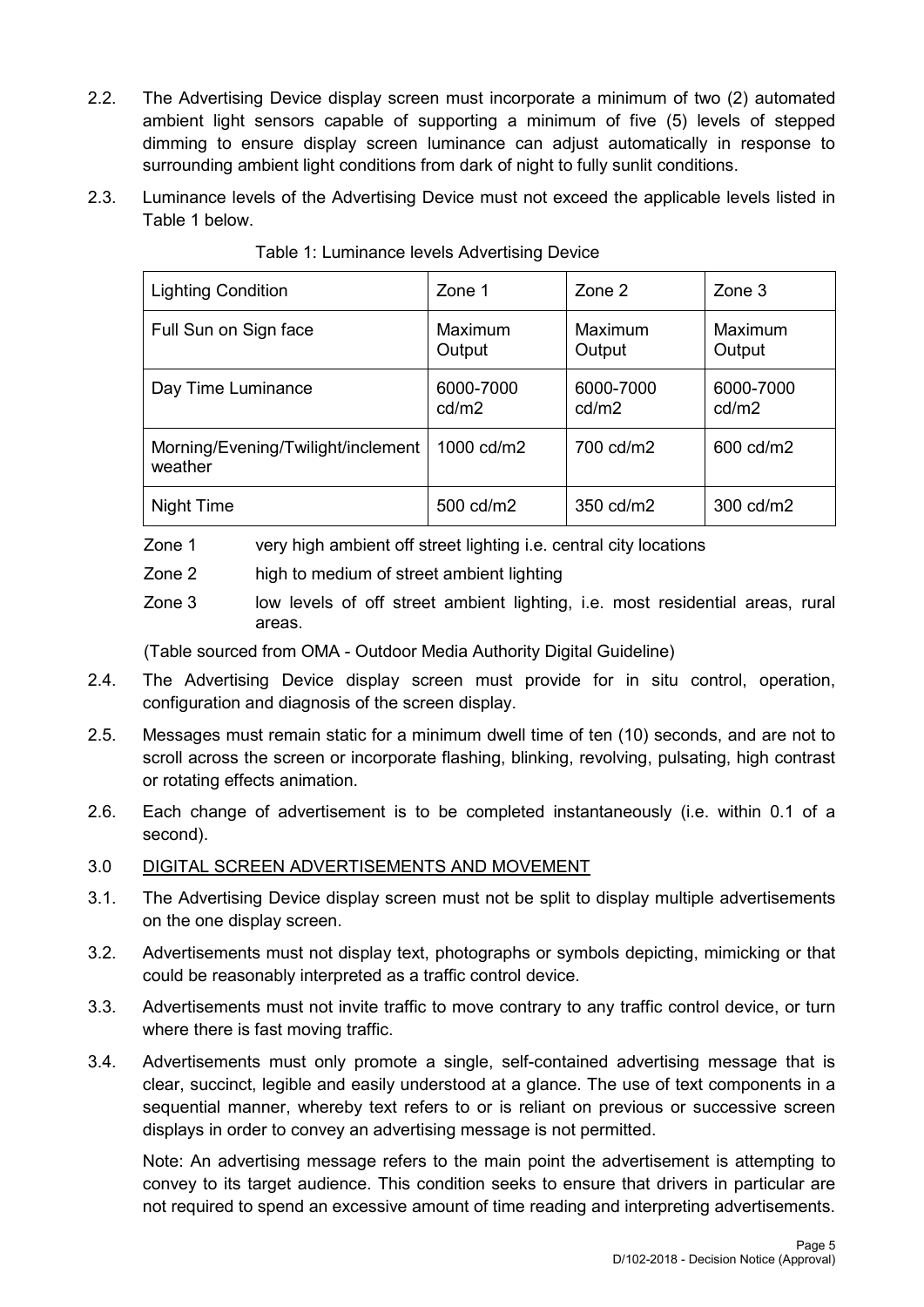- 3.5. Changeover animation effects such as 'fade', 'zoom', or 'fly-in' between advertisements must not be used.
- 3.6. A blank black, white, or any coloured screen must not be displayed between advertisements.
- 3.7. Advertisements that comprise of, or incorporate moving visual images, such as videos or animations must not be displayed.

Note: Video refers to a recording or the streaming of moving visual images captured by or using a video camera. Animation refers to a simulation of movement created by displaying a series of pictures or frames either digitally or otherwise.

3.8. The Advertising Device must not be capable of playing audio nor synchronised with any outdoor sound system utilised for advertising purposes.

#### 4.0 ASSET MANAGEMENT

4.1. Any damage to, or alterations necessary, to electricity, telephone, water mains, sewerage mains, stormwater drains, and/or public utility installations resulting from the development or in connection with the development, must be undertaken immediately at full cost to the Developer.

#### 5.0 ADVERTISING DEVICE CONSTRUCTION AND MAINTENANCE

- 5.1. Council reserves the right for uninterrupted access to the site at all times during construction.
- 5.2. All Construction work and other associated activities are permitted only between 0630 hours and 1800 hours Monday to Saturday. No work is permitted on Sundays or public holidays. All requirements of the Environmental Protection Act 1994 and Environmental Protection Regulations 2008 must be observed at all times.
- 5.3. All construction materials, waste, waste skips, machinery and contractors' vehicles must be located and stored or parked within the site.
- 5.4. Any proposed works within the vicinity (or zone of influence) of existing Council infrastructure must comply with the *Queensland Development Code Mandatory Part 1.4 "Building over or near relevant infrastructure" and* be designed by a Registered Professional Engineer Queensland (RPEQ).
- 5.5. Any restoration works required on existing Council infrastructure as a result of proposed works will be at developer's expense.
- 5.6. The Advertising Device (Digital Pylon Sign) must be designed and certified by a Registered Professional Engineer of Queensland and constructed in accordance with the requirements of the *Queensland Development Code* and the *Building Code of Australia*.
- 5.7. All conduits, wiring, switches or other control apparatus installed on an Advertising Device must be concealed from general view, with control apparatus secured in a manner to prevent unauthorised entry and display setting tampering.
- 5.8. All electrical services and systems must comply with 'Australian and New Zealand Standard AS/NZS 3000:2007 - Electrical Installations'.
- 5.9. All signage must be maintained at all times on the premises by the owner of the premises to the same standard as it was when it was installed.
- 5.10. The Advertising Device (Digital Pylon Sign) must be maintained in a safe, clean, tidy and sightly condition at all times.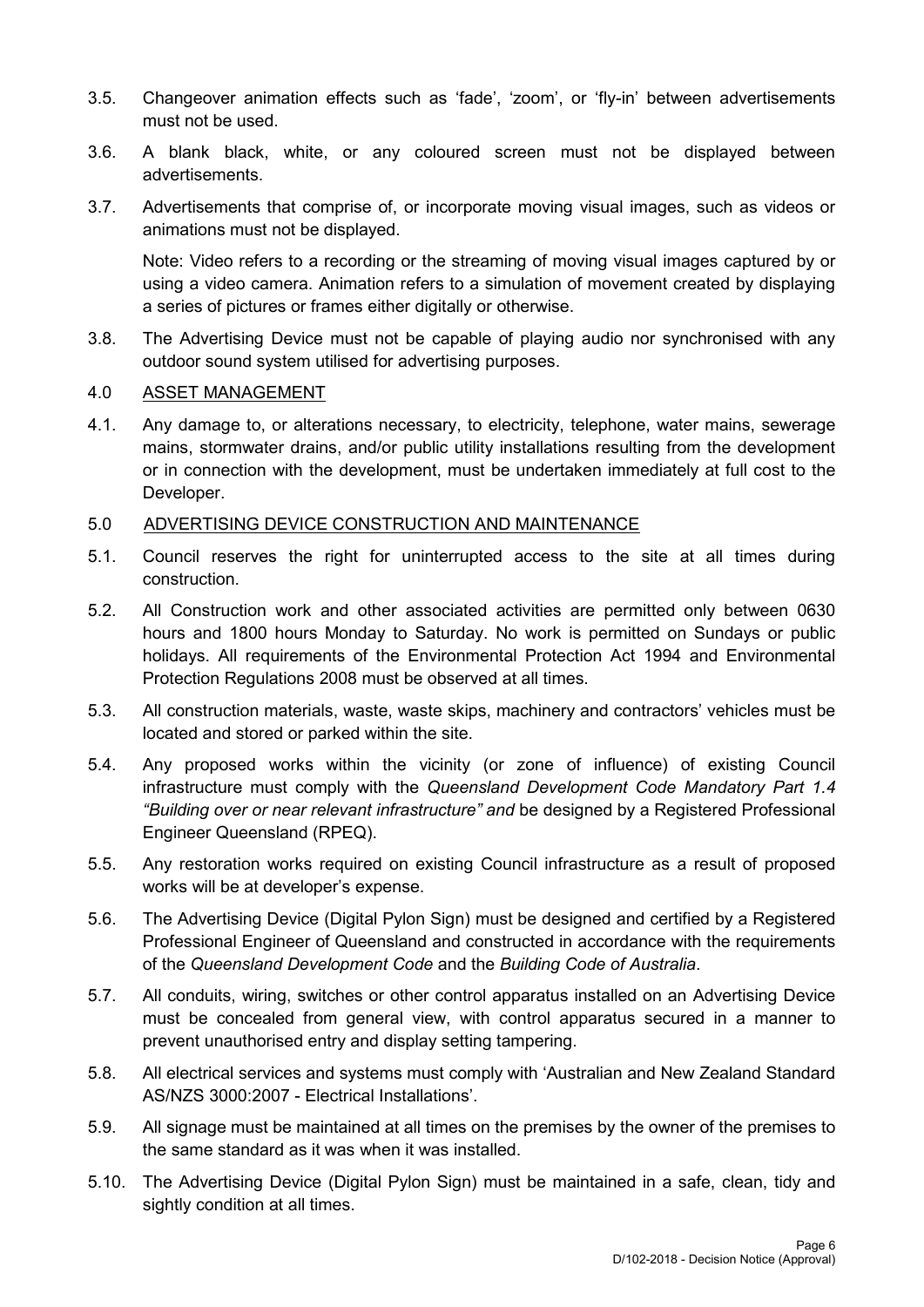## ADVISORY NOTES

#### NOTE 1. Aboriginal Cultural Heritage Act, 2003

It is advised that under section 23 of the *Aboriginal Cultural Heritage Act 2003*, a person who carries out an activity must take all reasonable and practicable measures to ensure the activity does not harm Aboriginal cultural heritage (the "cultural heritage duty of care"). Maximum penalties for breaching the duty of care are listed in the Aboriginal cultural heritage legislation. The information on Aboriginal cultural heritage is available on the Department of Aboriginal and Torres Strait Islander Partnerships website [www.datsip.qld.gov.au.](http://www.datsip.qld.gov.au/)

#### NOTE 2. General Environmental Duty- *Environmental Protection Act 1994, sec.319*

A person must not carry out any activity that causes, or is likely to cause, environmental harm unless the person takes all reasonable and practicable measures to prevent or minimise the harm (the *general environmental duty*).

In deciding the measures required to be taken, regard must be had to, for example—

- (a) the nature of the harm or potential harm; and
- (b) the sensitivity of the receiving environment; and
- (c) the current state of technical knowledge for the activity; and
- (d) the likelihood of successful application of the different measures that might be taken; and
- (e) the financial implications of the different measures as they would relate to the type of activity.

#### NOTE 3. General Safety of Public During Construction

The *Workplace Health and Safety Act* and *Manual of Uniform Traffic Control Devices* must be complied with in carrying out any construction works, and to ensure safe traffic control and safe public access in respect of works being constructed on a road.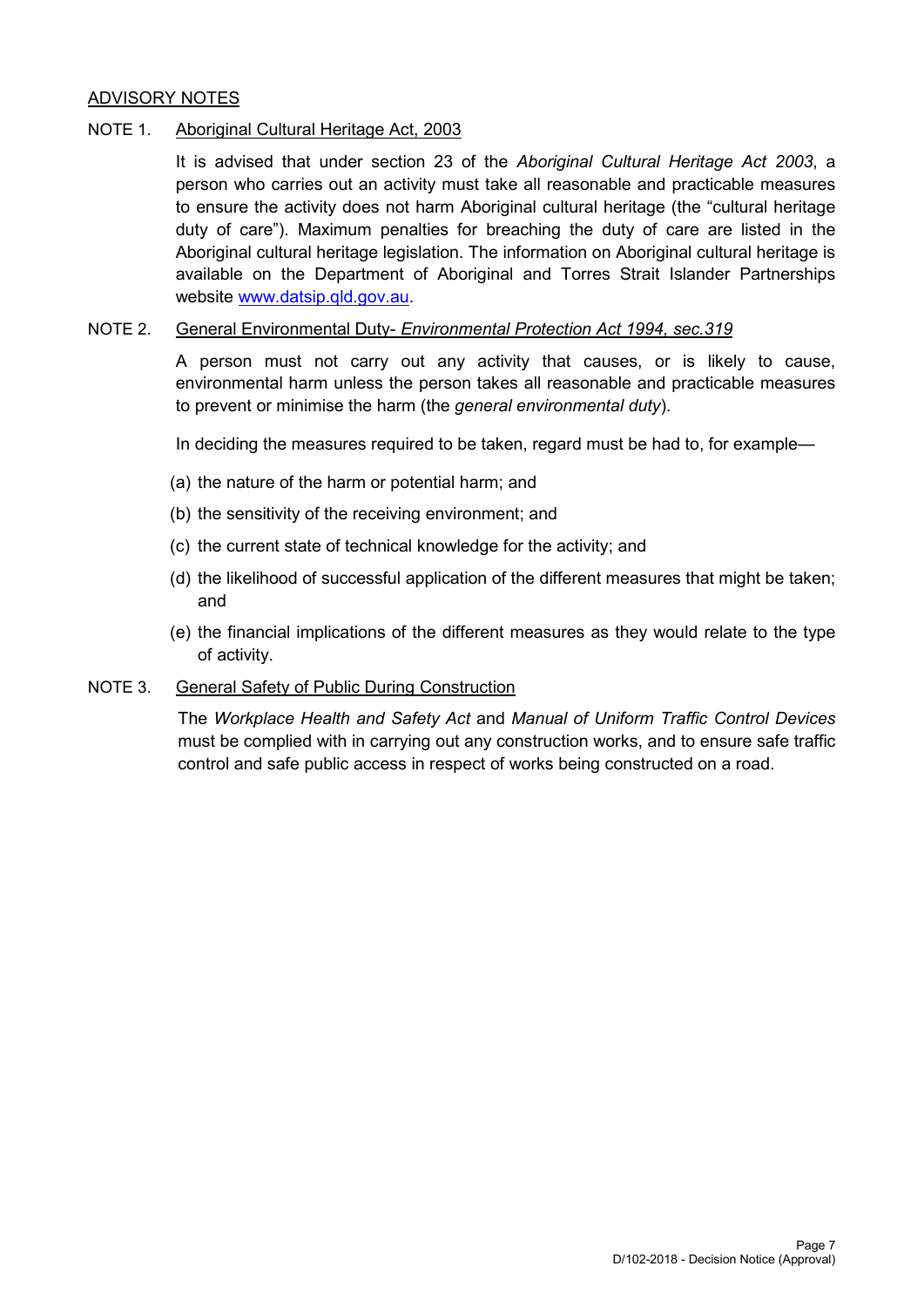

# **Attachment 2 - Appeal Rights**

*PLANNING ACT 2016*

The following is an extract from the *Planning Act 2016 (Chapter 6)*

#### *Appeal rights*

#### *229 Appeals to tribunal or P&E Court*

- (1) Schedule 1 states—
	- (a) matters that may be appealed to— (i)either a tribunal or the P&E Court; or (ii)only a tribunal; or (iii)only the P&E Court; and
	- (b) the person—

(i)who may appeal a matter (the **appellant**); and (ii)who is a respondent in an appeal of the matter; and (iii)who is a co-respondent in an appeal of the matter; and

- (iv)who may elect to be a co-respondent in an appeal of the matter.
- (2) An appellant may start an appeal within the appeal period.
- (3) The **appeal period** is—
	- (a) for an appeal by a building advisory agency—10 business days after a decision notice for the decision is given to the agency or
	- (b) for an appeal against a deemed refusal—at any time after the deemed refusal happens; or
	- (c) for an appeal against a decision of the Minister, under chapter 7, part 4, to register premises or to renew the registration of premises—20 business days after a notice is published under section 269(3)(a) or (4); or
	- (d) for an appeal against an infrastructure charges notice— 20 business days after the infrastructure charges notice is given to the person; or
	- (e) for an appeal about a deemed approval of a development application for which a decision notice has not been given—30 business days after the applicant gives the deemed approval notice to the assessment manager; or
	- (f) for any other appeal—20 business days after a notice of the decision for the matter, including an enforcement notice, is given to the person.

#### Note—

See the P&E Court Act for the court's power to extend the appeal period.

- (4) Each respondent and co-respondent for an appeal may be heard in the appeal.
- (5) If an appeal is only about a referral agency's response, the assessment manager may apply to the tribunal or P&E Court to withdraw from the appeal.
- (6) To remove any doubt, it is declared that an appeal against an infrastructure charges notice must not be about—
	- (a) the adopted charge itself; or
	- (b) for a decision about an offset or refund—
		- (i) the establishment cost of trunk infrastructure identified in a LGIP; or

(ii) the cost of infrastructure decided using the method

included in the local government's charges resolution.

## **230 Notice of appeal**

- (1) An appellant starts an appeal by lodging, with the registrar of the tribunal or P&E Court, a notice of appeal that—
	- (a) is in the approved form; and
	- (b) succinctly states the grounds of the appeal.
- (2) The notice of appeal must be accompanied by the required fee.
- (3) The appellant or, for an appeal to a tribunal, the registrar must, within the service period, give a copy of the notice of appeal to—
- (a) the respondent for the appeal; and
- (b) each co-respondent for the appeal; and
- (c) for an appeal about a development application under schedule 1, table 1, item 1—each principal submitter for the development application; and
- (d) for an appeal about a change application under schedule 1, table 1, item 2—each principal submitter for the change application; and
- (e) each person who may elect to become a co-respondent for the appeal, other than an eligible submitter who is not a principal submitter in an appeal under paragraph (c) or (d); and
- (f) for an appeal to the P&E Court—the chief executive; and
- (g) for an appeal to a tribunal under another Act—any other person who the registrar considers appropriate.
- (4) The **service period** is—
	- (a) if a submitter or advice agency started the appeal in the P&E Court—2 business days after the appeal is started; or
	- (b) otherwise—10 business days after the appeal is started.
- (5) A notice of appeal given to a person who may elect to be a co-respondent must state the effect of subsection
- (6) A person elects to be a co-respondent by filing a notice of election, in the approved form, within 10 business days after the notice of appeal is given to the person*.*
- **231 Other appeals**
- (1) Subject to this chapter, schedule 1 and the P&E Court Act, unless the Supreme Court decides a decision or other matter under this Act is affected by jurisdictional error, the decision or matter is non-appealable.
- (2) The Judicial Review Act 1991, part 5 applies to the decision or matter to the extent it is affected by jurisdictional error.
- (3) A person who, but for subsection (1) could have made an application under the Judicial Review Act 1991 in relation to the decision or matter, may apply under part 4 of that Act for a statement of reasons in relation to the decision or matter.
- (4) In this section— **decision** includes—
	- (a) conduct engaged in for the purpose of making a decision; and
	- (b) other conduct that relates to the making of a decision; and
	- (c) the making of a decision or the failure to make a decision; and
	- (d) a purported decision; and
	- (e) a deemed refusal.

**non-appealable**, for a decision or matter, means the decision or matter—

- (a) is final and conclusive; and
- (b) may not be challenged, appealed against, reviewed, quashed, set aside or called into question in any other way under the Judicial Review Act 1991 or otherwise, whether by the Supreme Court, another court, a tribunal or another entity; and
- (c) is not subject to any declaratory, injunctive or other order of the Supreme Court, another court, a tribunal or another entity on any ground.

#### **232 Rules of the P&E Court**

- (1) A person who is appealing to the P&E Court must comply with the rules of the court that apply to the appeal.
- (2) However, the P&E Court may hear and decide an appeal even if the person has not complied with rules of the P&E Court.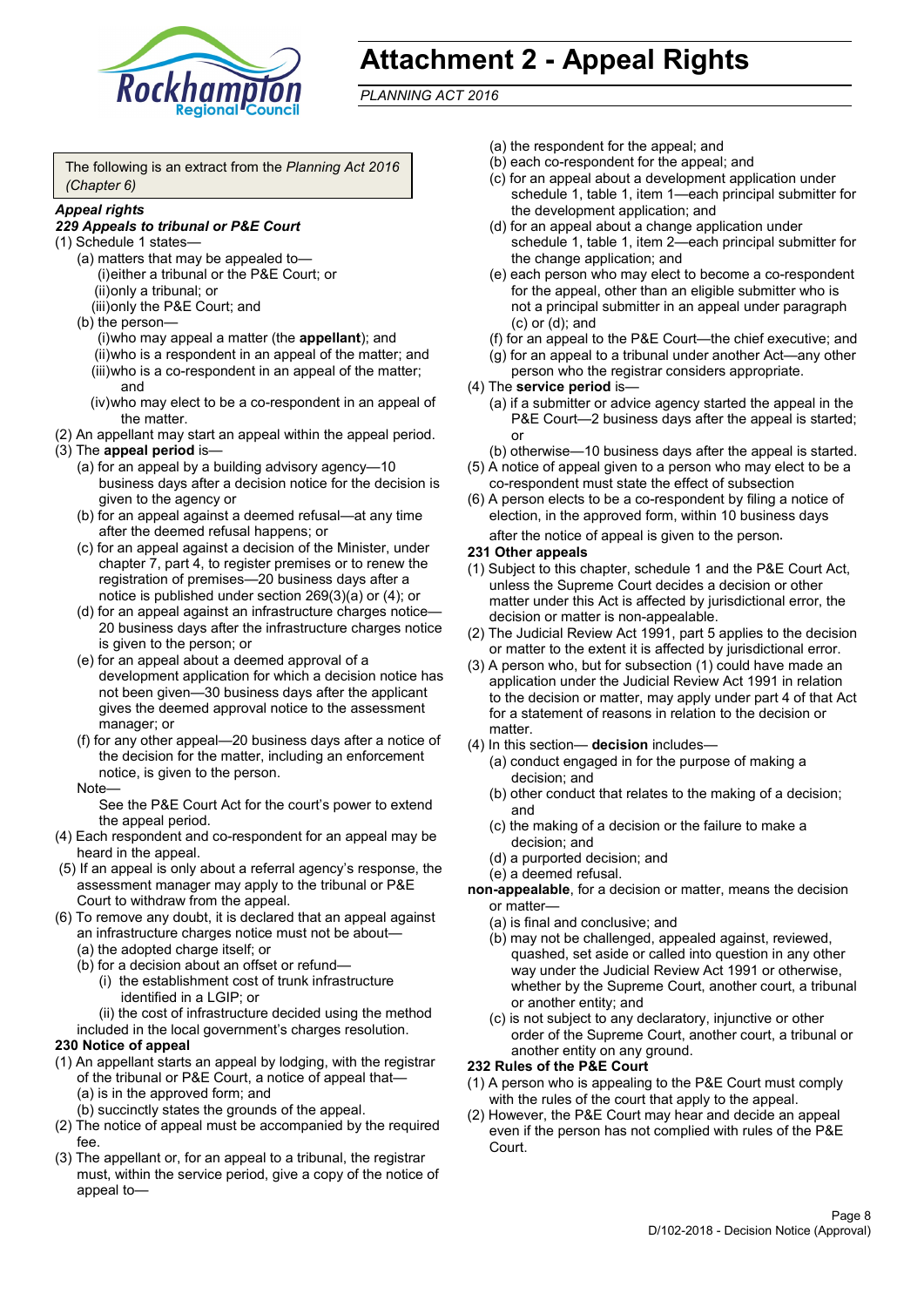

## **Appeal Rights**

*PLANNING ACT 2016*

# **Schedule 1**

#### **Appeals section 229 1 Appeal rights and parties to appeals**

- (1) Table 1 states the matters that may be appealed to—(a) the P&E court; or (b) a tribunal.
- (2) However, table 1 applies to a tribunal only if the matter involves—
	- (a) the refusal, or deemed refusal of a development application, for—
	- (i) a material change of use for a classified building; or
	- (ii) operational work associated with building work, a retaining wall, or a tennis court; or
	- (b) a provision of a development approval for—
	- (i) a material change of use for a classified building; or
- (ii) operational work associated with building work, a retaining wall, or a tennis court; or
	- (c) if a development permit was applied for—the decision to give a preliminary approval for—
		- (i) a material change of use for a classified building; or
		- (ii) operational work associated with building work, a retaining wall, or a tennis court; or
	- (d) a development condition if—
		- (i) the development approval is only for a material change of use that involves the use of a building classified under the Building Code as a class 2 building; and
		- (ii) the building is, or is proposed to be, not more than 3 storeys; and
		- (iii) the proposed development is for not more than 60 sole-occupancy units; or
	- (e) a decision for, or a deemed refusal of, an extension application for a development approval that is only for a material change of use of a classified building; or
	- (f) a decision for, or a deemed refusal of, a change application for a development approval that is only for a material change of use of a classified building; or
	- (g) a matter under this Act, to the extent the matter relates to—
		- (i) the Building Act, other than a matter under that Act that may or must be decided by the Queensland Building and Construction Commission; or
		- (ii) the Plumbing and Drainage Act, part 4 or 5; or
	- (h) a decision to give an enforcement notice in relation to a matter under paragraphs (a) to (g); or
	- (i) a decision to give an infrastructure charges notice; or
	- (j) the refusal, or deemed refusal, of a conversion application; or
	- (k) a matter that, under another Act, may be appealed to the tribunal; or
	- (l) a matter prescribed by regulation.
- (3) Also, table 1 does not apply to a tribunal if the matter
	- involves—
	- (a) for a matter in subsection  $(2)(a)$  to  $(d)$ 
		- (i) a development approval for which the development application required impact assessment; and
		- (ii) a development approval in relation to which the assessment manager received a properly made submission for the development application; or
	- (b) a provision of a development approval about the identification or inclusion, under a variation approval, of a matter for the development.
- (4) Table 2 states the matters that may be appealed only to the P&E Court.
- (5) Table 3 states the matters that may be appealed only to the tribunal.
- (6) In each table—
	- (a) column 1 states the appellant in the appeal; and
	- (b) column 2 states the respondent in the appeal; and
	- (c) column 3 states the co-respondent (if any) in the appeal; and
	- (d) column 4 states the co-respondents by election (if any) in the appeal.
- (7) If the chief executive receives a notice of appeal under section 230(3)(f), the chief executive may elect to be a corespondent in the appeal.

| Table 1                                                                                                                                                                                                                                                                                                                                        |                                  |                                                                  |                                                       |  |  |
|------------------------------------------------------------------------------------------------------------------------------------------------------------------------------------------------------------------------------------------------------------------------------------------------------------------------------------------------|----------------------------------|------------------------------------------------------------------|-------------------------------------------------------|--|--|
|                                                                                                                                                                                                                                                                                                                                                |                                  | Appeals to the P&E Court and, for certain matters, to a tribunal |                                                       |  |  |
| 1. Development applications<br>An appeal may be made against-<br>(a) the refusal of all or part of the development application; or<br>(b) the deemed refusal of the development application; or<br>(c) a provision of the development approval; or<br>(d) if a development permit was applied for—the decision to give a preliminary approval. |                                  |                                                                  |                                                       |  |  |
| Column 1                                                                                                                                                                                                                                                                                                                                       | Column 2<br>Column 3<br>Column 4 |                                                                  |                                                       |  |  |
| Appellant                                                                                                                                                                                                                                                                                                                                      | Respondent                       | Co-respondent                                                    | Co-respondent by election                             |  |  |
|                                                                                                                                                                                                                                                                                                                                                |                                  | $($ if any $)$                                                   | $(f \text{an} v)$                                     |  |  |
| The applicant                                                                                                                                                                                                                                                                                                                                  | The assessment<br>manager        | If the appeal is about<br>a concurrence                          | 1 A concurrence agency that is<br>not a co-respondent |  |  |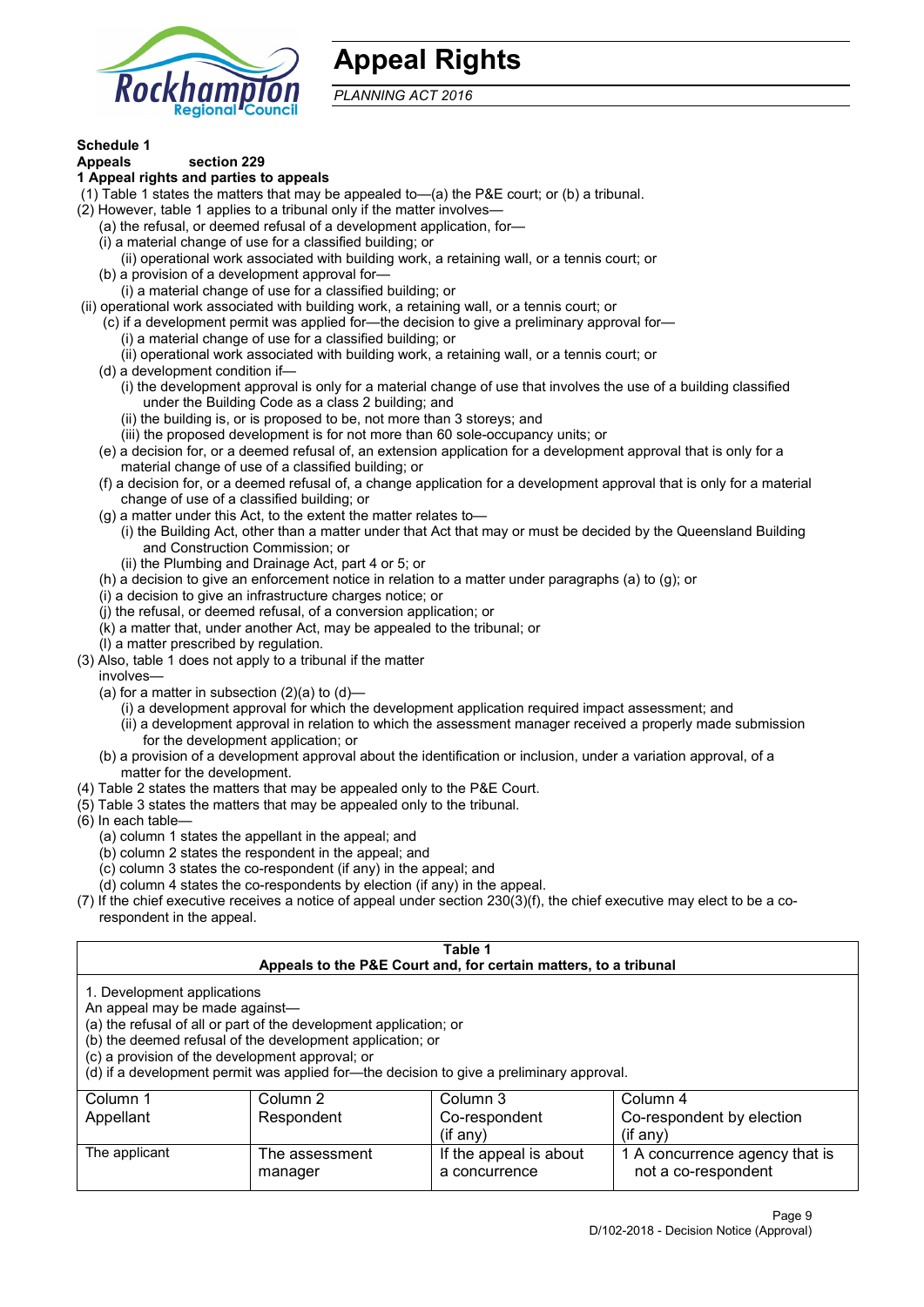| Table 1<br>Appeals to the P&E Court and, for certain matters, to a tribunal                                                                                                                                      |                                                                                                                               |                                                                 |                                                                                                                                                                                                                                                                                                                                                 |
|------------------------------------------------------------------------------------------------------------------------------------------------------------------------------------------------------------------|-------------------------------------------------------------------------------------------------------------------------------|-----------------------------------------------------------------|-------------------------------------------------------------------------------------------------------------------------------------------------------------------------------------------------------------------------------------------------------------------------------------------------------------------------------------------------|
|                                                                                                                                                                                                                  |                                                                                                                               | agency's referral<br>response-the<br>concurrence agency         | 2 If a chosen Assessment<br>manager is the respondent-<br>the prescribed assessment<br>manager<br>3 Any eligible advice agency for<br>the application<br>4 Any eligible submitter for the<br>application                                                                                                                                        |
| 2. Change applications<br>An appeal may be made against-<br>(b) a deemed refusal of a change application.                                                                                                        |                                                                                                                               |                                                                 | (a) a responsible entity's decision for a change application, other than a decision made by the P&E court; or                                                                                                                                                                                                                                   |
| Column 1<br>Appellant                                                                                                                                                                                            | Column <sub>2</sub><br>Respondent                                                                                             | Column 3<br>Co-respondent<br>(if any)                           | Column 4<br>Co-respondent by election<br>(if any)                                                                                                                                                                                                                                                                                               |
| 1 The applicant<br>2 If the responsible<br>entity is the<br>assessment<br>manager-an<br>affected entity that<br>gave a pre-request<br>notice or response<br>notice                                               | The responsible<br>entity                                                                                                     | If an affected entity<br>starts the appeal-the<br>applicant     | 1 A concurrence agency for the<br>development application<br>2 If a chosen assessment<br>manager is the respondent-<br>the prescribed assessment<br>manager<br>3 A private certifier for the<br>development application<br>4 Any eligible advice agency for<br>the change application<br>5 Any eligible submitter for the<br>change application |
| 3. Extension applications<br>An appeal may be made against-                                                                                                                                                      | (a) the assessment manager's decision about an extension application; or<br>(b) a deemed refusal of an extension application. |                                                                 |                                                                                                                                                                                                                                                                                                                                                 |
| Column 1<br>Appellant                                                                                                                                                                                            | Column <sub>2</sub><br>Respondent                                                                                             | Column 3<br>Co-respondent<br>(if any)                           | Column 4<br>Co-respondent by election<br>(if any)                                                                                                                                                                                                                                                                                               |
| 1 The applicant<br>1<br>For a matter other<br>$\mathbf{2}$<br>than a deemed<br>refusal of an<br>extension<br>application - a<br>concurrence<br>agency, other than<br>the chief executive,<br>for the application | The assessment<br>manager                                                                                                     | If a concurrence<br>agency starts the<br>appeal - the applicant | If a chosen assessment<br>manager is the respondent – the<br>prescribed assessment manager                                                                                                                                                                                                                                                      |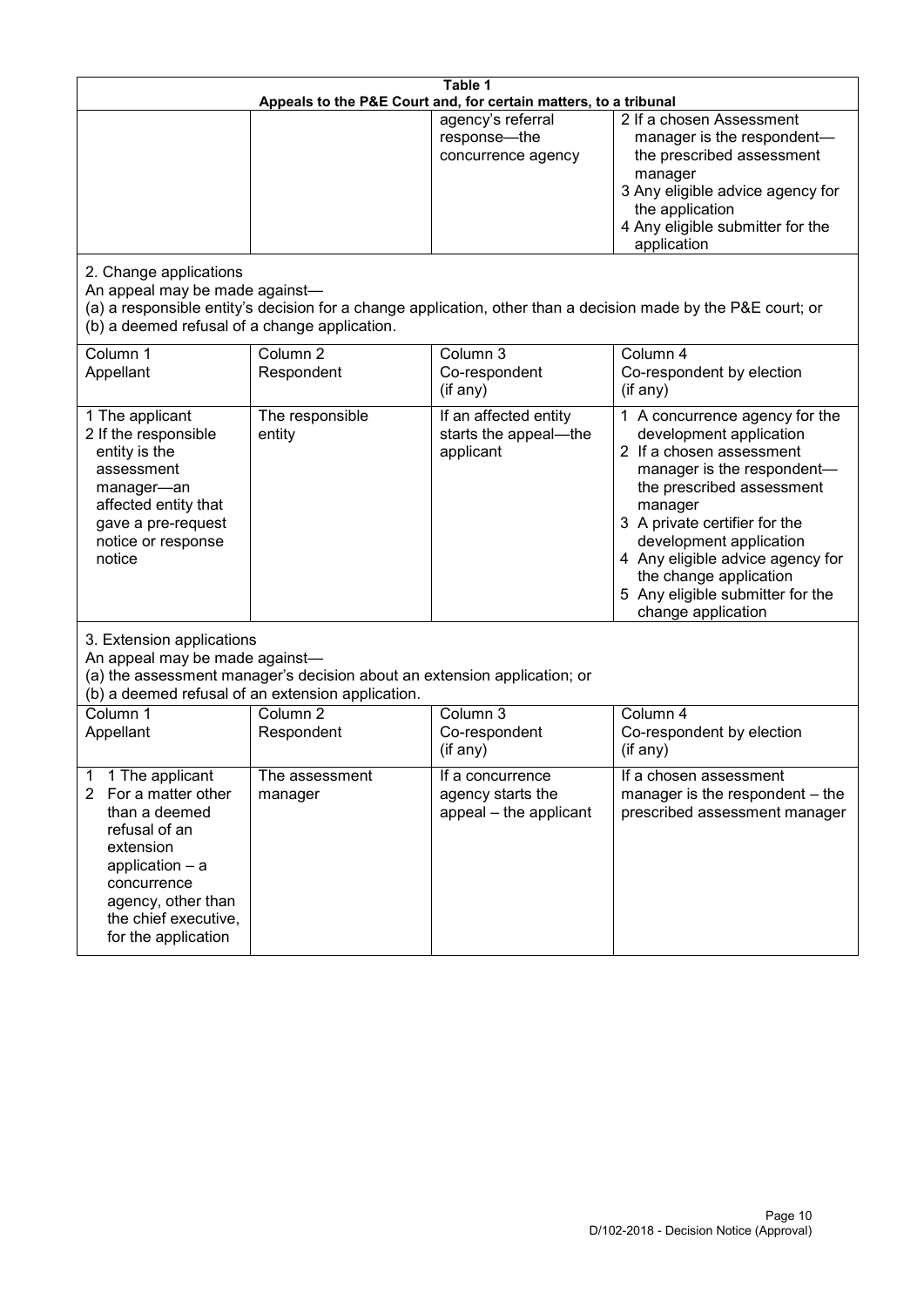#### **Table 1 Appeals to the P&E Court and, for certain matters, to a tribunal**

4. Infrastructure charges notices

- An appeal may be made against an infrastructure charges notice on 1 or more of the following grounds
- a) The notice involved an error relating to
	- (i) The application of the relevant adopted charge; or
- Examples of errors in applying an adopted charge
	- The incorrect application of gross floor area for a non-residential development
	- Applying an incorrect 'use category', under a regulation, to the development
	- (i) The working out of extra demands, for section 120; or
	- (ii) An offset or refund; or
- b) The was no decision about an offset or refund; or
- c) If the infrastructure charges notice states a refund will be given the timing for giving the refund; or
- d) The amount of the charge is so unreasonable that no reasonable relevant local government could have
- imposed the amount.

| Column 1                                                 | Column 2                                                                  | Column 3      | Column 4                  |
|----------------------------------------------------------|---------------------------------------------------------------------------|---------------|---------------------------|
| Appellant                                                | Respondent                                                                | Co-respondent | Co-respondent by election |
|                                                          |                                                                           | (if any)      | (if any)                  |
| The person given the<br>Infrastructure charges<br>notice | The local government<br>that gave the<br>infrastructure charges<br>notice |               | -                         |

5. Conversion applications

An appeal may be made against—

(a) the refusal of a conversion application; or

(b) a deemed refusal of a conversion application.

| Column 1<br>Appellant | Column 2<br>Respondent                                                  | Column 3<br>Co-respondent | Column 4<br>Co-respondent by election |
|-----------------------|-------------------------------------------------------------------------|---------------------------|---------------------------------------|
|                       |                                                                         | $($ if any $)$            | $(if$ any)                            |
| The applicant         | The local government<br>to which the conversion<br>application was made |                           |                                       |

6. Enforcement notices

An appeal may be made against the decision to give an enforcement notice.

| Column 1                                   | Column 2                     | Column 3      | Column 4                                                                                                                                                                   |
|--------------------------------------------|------------------------------|---------------|----------------------------------------------------------------------------------------------------------------------------------------------------------------------------|
| Appellant                                  | Respondent                   | Co-respondent | Co-respondent by election                                                                                                                                                  |
|                                            |                              | (if any)      | (if any)                                                                                                                                                                   |
| The person given the<br>enforcement notice | The enforcement<br>authority |               | If the enforcement authority is<br>not the local government for<br>the premises in relation to which<br>the offence is alleged to have<br>happened-the local<br>government |

#### **Table 2 Appeals to the P&E Court only**

1. Appeals from tribunal

An appeal may be made against a decision of a tribunal, other than a decision under

section 252, on the ground of—

(a) an error or mistake in law on the part of the tribunal; or

(b) jurisdictional error.

| Column 1<br>Appellant                             | Column 2<br>Respondent                                    | Column 3<br>Co-respondent<br>$($ if any $)$ | Column 4<br>Co-respondent by election<br>$($ if any $)$ |
|---------------------------------------------------|-----------------------------------------------------------|---------------------------------------------|---------------------------------------------------------|
| A party to the<br>proceedings for the<br>decision | The other party to the<br>proceedings for the<br>decision | -                                           |                                                         |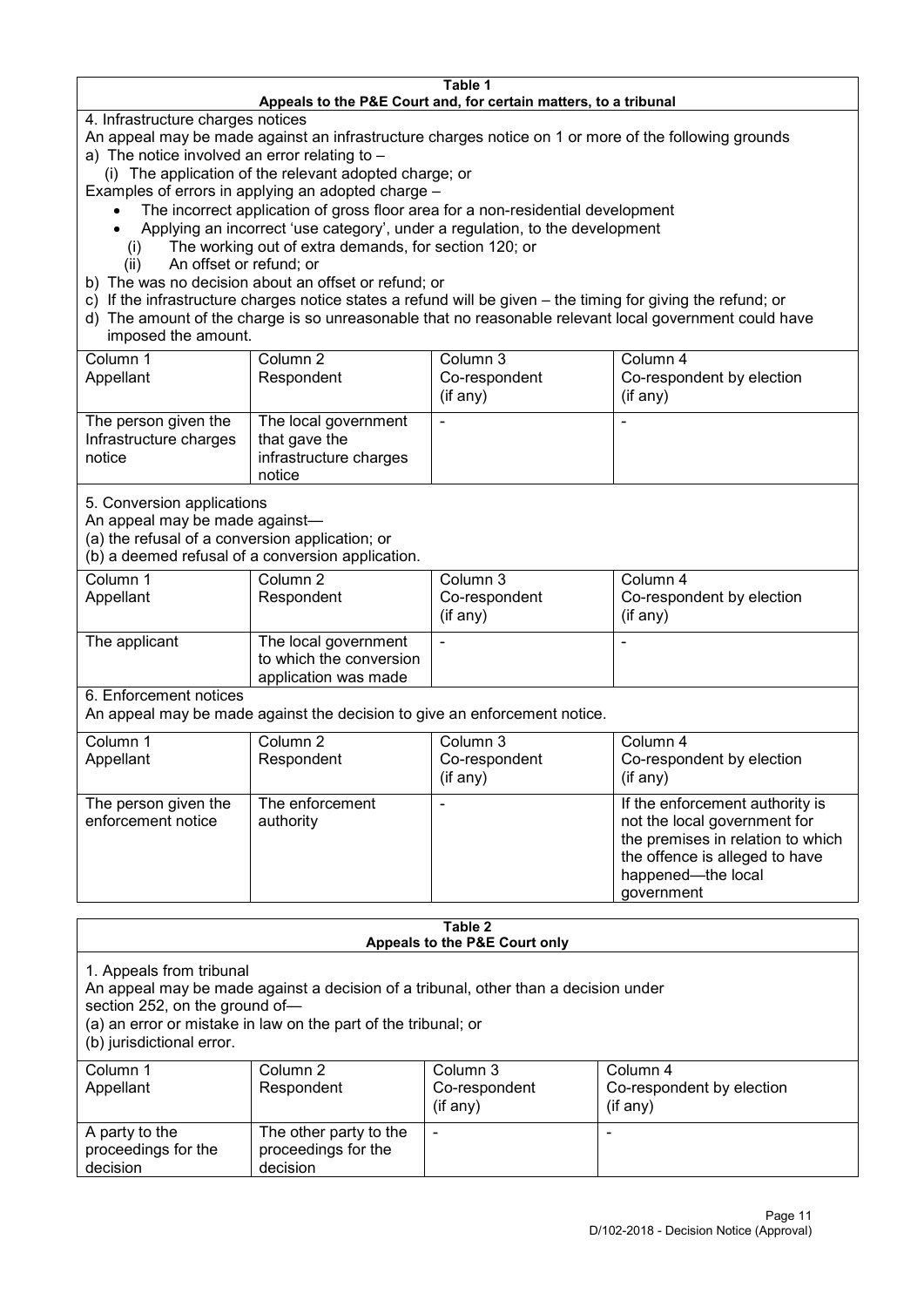#### **Table 2 Appeals to the P&E Court only**

2. Eligible submitter appeals

An appeal may be made against the decision to give a development approval, or an approval for a change application, to the extent that the decision relates to—

(a) any part of the development application for the development approval that required impact assessment; or (b) a variation request.

| Column 1                                                                              | Column <sub>2</sub> | Column 3            | Column 4                                                                                                  |  |
|---------------------------------------------------------------------------------------|---------------------|---------------------|-----------------------------------------------------------------------------------------------------------|--|
|                                                                                       |                     |                     |                                                                                                           |  |
| Appellant                                                                             | Respondent          | Co-respondent       | Co-respondent by election                                                                                 |  |
|                                                                                       |                     | $($ if any $)$      | (if any)                                                                                                  |  |
|                                                                                       |                     |                     |                                                                                                           |  |
| 1 For a development                                                                   | 1 For a development | 1 The applicant     | Another eligible                                                                                          |  |
| application-an                                                                        | application-the     | 2 If the appeal is  | submitter for the                                                                                         |  |
| eligible submitter for                                                                | assessment          | about a concurrence | application                                                                                               |  |
|                                                                                       |                     |                     |                                                                                                           |  |
| the development                                                                       | manager             | agency's referral   |                                                                                                           |  |
| application                                                                           | 2 For a change      | response—the        |                                                                                                           |  |
| 2 For a change                                                                        | application—the     | concurrence agency  |                                                                                                           |  |
| application-an                                                                        | responsible entity  |                     |                                                                                                           |  |
|                                                                                       |                     |                     |                                                                                                           |  |
| eligible submitter for                                                                |                     |                     |                                                                                                           |  |
| the change                                                                            |                     |                     |                                                                                                           |  |
| application                                                                           |                     |                     |                                                                                                           |  |
|                                                                                       |                     |                     |                                                                                                           |  |
| 3. Eligible submitter and eligible advice agency appeals                              |                     |                     |                                                                                                           |  |
| An appeal may be made against a provision of a development approval, or failure to    |                     |                     |                                                                                                           |  |
| include a provision in the development approval, to the extent the matter relates to- |                     |                     |                                                                                                           |  |
|                                                                                       |                     |                     |                                                                                                           |  |
|                                                                                       |                     |                     | (a) any part of the development application or the change application, for the development approval, that |  |
|                                                                                       |                     |                     |                                                                                                           |  |

required impact assessment; or

(b) a variation request.

| Column 1<br>Appellant                                                                                                                                                                                                                                                                         | Column 2<br>Respondent                                                                                                     | Column 3<br>Co-respondent<br>$($ if any $)$                                                                             | Column 4<br>Co-respondent by election<br>(if any) |  |
|-----------------------------------------------------------------------------------------------------------------------------------------------------------------------------------------------------------------------------------------------------------------------------------------------|----------------------------------------------------------------------------------------------------------------------------|-------------------------------------------------------------------------------------------------------------------------|---------------------------------------------------|--|
|                                                                                                                                                                                                                                                                                               |                                                                                                                            |                                                                                                                         |                                                   |  |
| 1 For a development<br>application-an<br>eligible submitter for<br>the development<br>application<br>2 For a change<br>application-an<br>eligible submitter for<br>the change<br>application<br>3 An eligible advice<br>agency for the<br>development<br>application or<br>change application | 1 For a development<br>application-the<br>assessment<br>manager<br>2 For a change<br>application-the<br>responsible entity | 1 The applicant<br>2 If the appeal is<br>about a concurrence<br>agency's referral<br>response-the<br>concurrence agency | Another eligible submitter for the<br>application |  |
| 4. Compensation claims<br>An appeal may be made against-<br>(a) a decision under section 32 about a compensation claim; or<br>(b) a decision under section 265 about a claim for compensation; or<br>(c) a deemed refusal of a claim under paragraph (a) or (b).                              |                                                                                                                            |                                                                                                                         |                                                   |  |
| Column 1                                                                                                                                                                                                                                                                                      | Column 2                                                                                                                   | Column 3                                                                                                                | Column 4                                          |  |
| Appellant                                                                                                                                                                                                                                                                                     | Respondent                                                                                                                 | Co-respondent<br>(if any)                                                                                               | Co-respondent by election<br>(if any)             |  |
| A person dissatisfied                                                                                                                                                                                                                                                                         | The local<br>والمتابول والمستقلة والمستني                                                                                  |                                                                                                                         |                                                   |  |

#### 5. Registered premises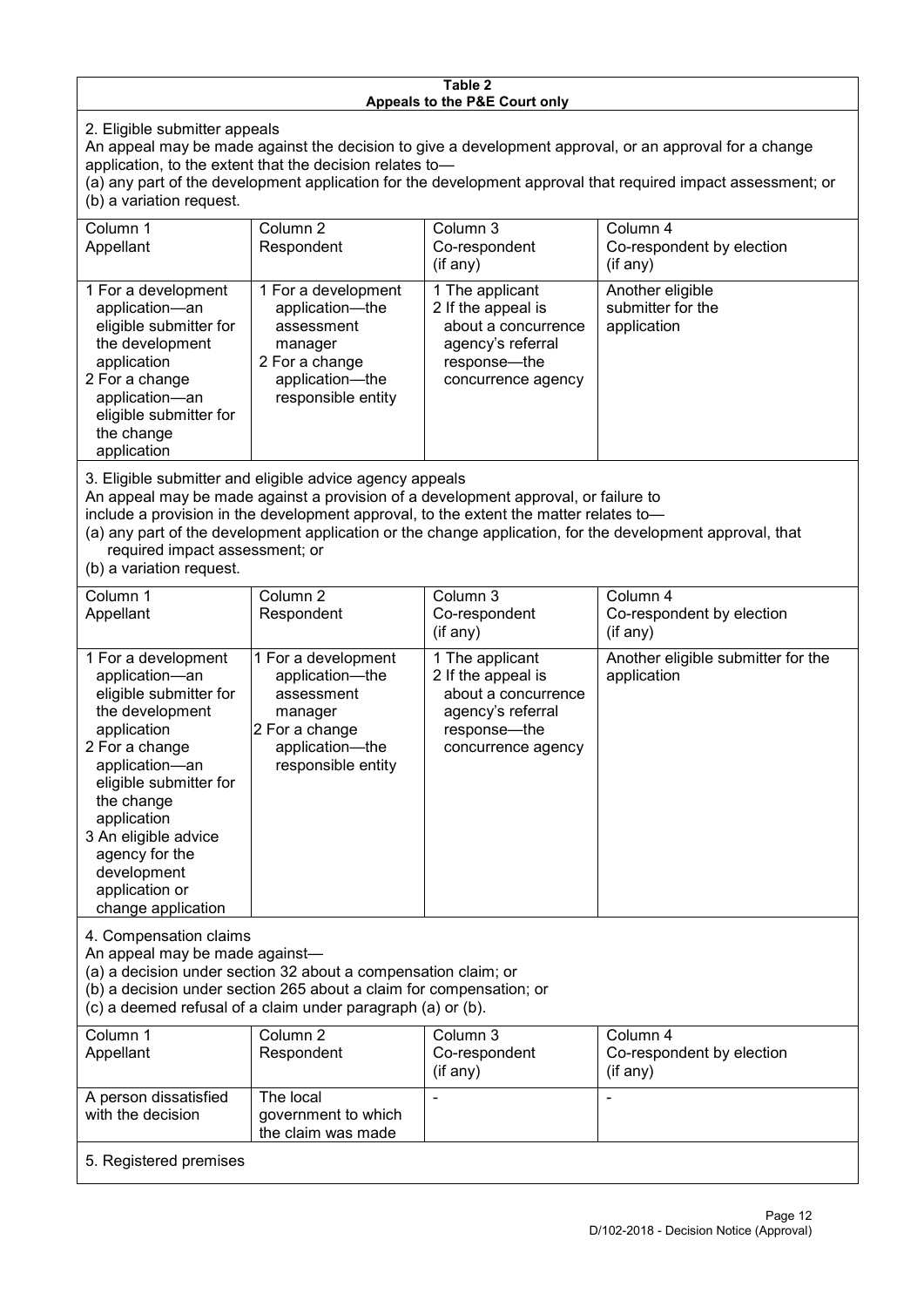| Table 2<br>Appeals to the P&E Court only                                                                                                                                                                                                                                                                             |                                   |                                                                           |                                                                                                                                                                             |  |
|----------------------------------------------------------------------------------------------------------------------------------------------------------------------------------------------------------------------------------------------------------------------------------------------------------------------|-----------------------------------|---------------------------------------------------------------------------|-----------------------------------------------------------------------------------------------------------------------------------------------------------------------------|--|
| An appeal may be made against a decision of the Minister under chapter 7, part 4.                                                                                                                                                                                                                                    |                                   |                                                                           |                                                                                                                                                                             |  |
| Column 1<br>Appellant                                                                                                                                                                                                                                                                                                | Column <sub>2</sub><br>Respondent | Column 3<br>Co-respondent<br>(if any)                                     | Column 4<br>Co-respondent by election<br>(if any)                                                                                                                           |  |
| 1 A person given a<br>decision notice about<br>the decision<br>2 If the decision is to<br>register premises or<br>renew the<br>registration of<br>premises-an owner<br>or occupier of<br>premises in the<br>affected area for the<br>registered premises<br>who is dissatisfied<br>with the decision                 | The Minister                      |                                                                           | If an owner or occupier starts the<br>appeal – the owner of the<br>registered premises                                                                                      |  |
| 6. Local laws<br>An appeal may be made against a decision of a local government, or conditions applied,<br>under a local law about-<br>(a) the use of premises, other than a use that is the natural and ordinary consequence of prohibited<br>development; or<br>(b) the erection of a building or other structure. |                                   |                                                                           |                                                                                                                                                                             |  |
| Column 1<br>Appellant                                                                                                                                                                                                                                                                                                | Column <sub>2</sub><br>Respondent | Column 3<br>Co-respondent<br>(if any)                                     | Column 4<br>Co-respondent by election<br>(if any)                                                                                                                           |  |
| A person who-<br>(a) applied for the<br>decision; and<br>(b) is dissatisfied with<br>the decision or<br>conditions.                                                                                                                                                                                                  | The local government              |                                                                           |                                                                                                                                                                             |  |
|                                                                                                                                                                                                                                                                                                                      |                                   | Table 3<br>Appeals to the tribunal only                                   |                                                                                                                                                                             |  |
| 1. Building advisory agency appeals                                                                                                                                                                                                                                                                                  |                                   | work required code assessment against the building assessment provisions. | An appeal may be made against giving a development approval for building work to the extent the building                                                                    |  |
| Column 1<br>Appellant                                                                                                                                                                                                                                                                                                | Column <sub>2</sub><br>Respondent | Column 3<br>Co-respondent<br>(if any)                                     | Column 4<br>Co-respondent by election<br>(if any)                                                                                                                           |  |
| A building advisory<br>agency for the<br>development application<br>related to the approval                                                                                                                                                                                                                          | The assessment<br>manager         | The applicant                                                             | 1 A concurrence agency for the<br>development application<br>related to the approval<br>2 A private certifier for the<br>development application<br>related to the approval |  |
| 3. Certain decisions under the Building Act and the Plumbing and Drainage Act<br>An appeal may be made against a decision under-<br>(a) the Building Act, other than a decision made by the Queensland Building and Construction Commission; or<br>(b) the Plumbing and Drainage Act, part 4 or 5.                   |                                   |                                                                           |                                                                                                                                                                             |  |
| Column 1<br>Appellant                                                                                                                                                                                                                                                                                                | Column <sub>2</sub><br>Respondent | Column 3<br>Co-respondent<br>(if any)                                     | Column 4<br>Co-respondent by election<br>(if any)                                                                                                                           |  |